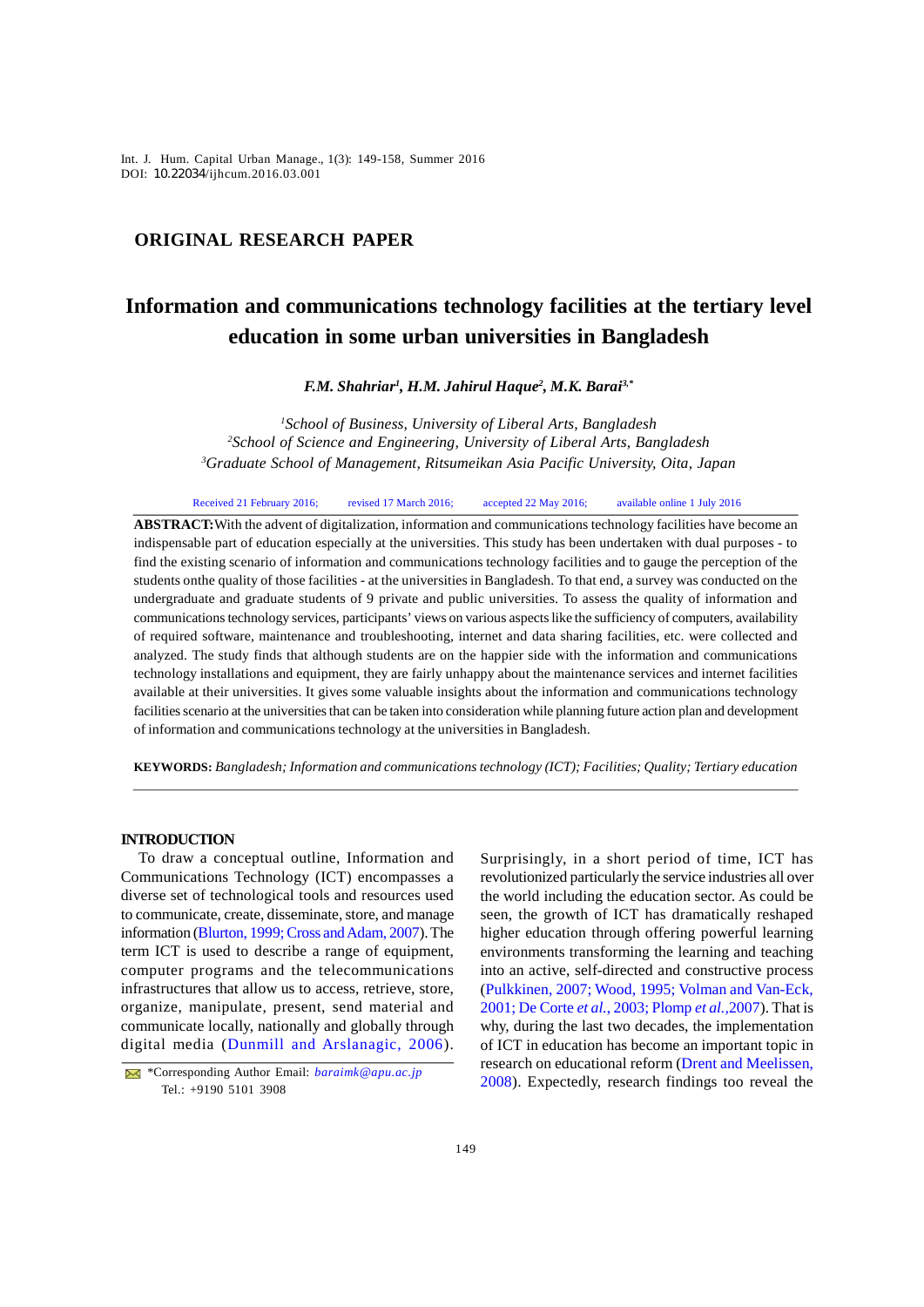positive effects of the use of ICT on capabilities, confidence level and self-esteem of the students (Mumtaz, 2000; Hattie, 2009; Casal, 2007). Moreover, the attainment and effective usage of ICT facilitate students' learning and preparation for participating in the information society (Kozma, 2005; Bhattacharya and Sharma, 2007).

As a result, ICT has inevitably become more critical for the academic institutions by dint of its growing power and capabilities to abreast a changing educational environment (Pajo and Wallace, 2007). However, the effective use of ICT facilities requires the availability of equipment, accessories and proper maintenance (Khan *et al.*, 2012) that would develop students' skills for cooperation, communication, problem solving and lifelong learning (Plomp *et al.*, 2007; Voogt, 2003).

Successful implementation of ICT, therefore, requires strong intervention and support from institutions (Cross and Adam, 2007). Focusing more on the education sector, we find that the rapid growth of the use of technology and systems is changing the nature of education in the new millennium. The academic institutions, especially those in the tertiary level, are being forced to integrate ICT as a core structure of academia (Hossain *et al.*, 2016) to ensure enhanced learning and teaching (Bairagi *et al.*, 2011). The initiatives and interventions to develop ICT facilities and infrastructures in educational institutions are mostly driven by the globalization of information and knowledge resources (Islam and Islam, 2007) and societal pressure (Blurton, 1999). As a result, tertiary educational institutions, especially universities around the world are increasingly developing and using ICT facilities to pace with rising expectations and technological advancements and to facilitate a multi-dimensional learning environment (Dunmill and Arslanagic, 2006).

In the context of Bangladesh, the higher education scenario has significantlybeen transformed after 1990. In fact, Bangladesh kept the higher education sector in the public domain for a couple of decades since the liberation in 1971. But an important development took place with the enactment of the Private University Act in 1992 that

allowed private bodies to establish universities. The effect of this could be seen from the fact that as of July 2015, there were 68 academically active private universities with 20 more in the queue to join. They are operating along with another 37 public universities offering general, science and technology education (Barai *et al.*, 2015). Due to the emergence of private universities, the transformation of the higher education sector in Bangladesh is evident. However, most of the universities, both private and public, offer a range of ICT facilities required to run a modern university.

These facilities include well-designed classrooms equipped with modern teaching aids like overhead projector, videocassette players, multimedia projector, computer terminals connected to LAN, on campus Wi-Fi, libraries with complete automation, computer and other labs, etc. Not only that, universities in Bangladesh are playing a pioneering role in developing ICT infrastructure and making ICT facilities available to the students (Roknuzzaman, 2006).Although nowadays, the internet is an indispensable part of ICT facilities, it was, nevertheless, found that a large number of students in various universities in Bangladesh had limited or no access to the internet (Rabbani and Chowdhury, 2014). That motivated the authors of the paper to investigate the state of available ICT facilities – the depth, reach and quality - at the universities in Bangladesh. Keeping these objectives in mind, this paper has attempted to identify a holistic picture of the quality of ICT facilities in the universities of Bangladesh. In doing so, the paper has given more emphasize on the viewpoint of the students.

In congruence, the study takes intocognizance of how they do view or see the development of ICT in their respective institutions. Therefore, a study on the perceived quality of ICT facilities carries significance as it may indicate or provide a picture of the overall development of ICT in the country. A similar study by Haque and Khan (2010) has been used as a reference for the study.

The rest of the paper has been divided into five more parts. Part two identifies the objectives of the paper. A brief methodology has been given in part three. Part four includes the descriptive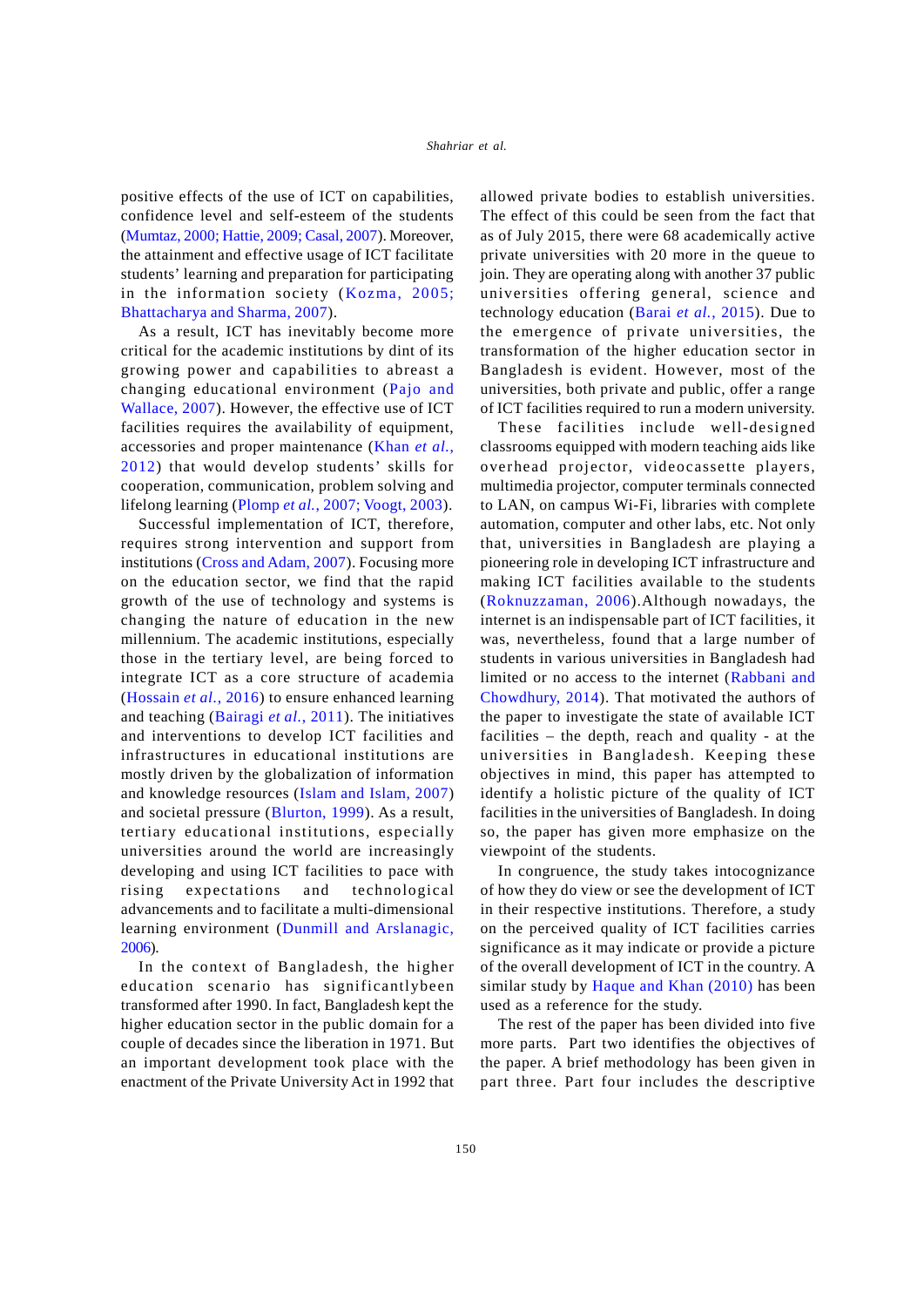statistics of the sample and analyzes the results of the regression. Part five concludes the paper.

#### *Objectives*

The primary objective of the study is to create a picture of the ICT facilities available for the students at the tertiary level institutions, both private and public universities, in Bangladesh. The ICT scenario has been described through a number of benchmark variables like availability of computers and software programs, theeffectiveness of maintenance and troubleshooting, the usefulness of equipment and networking facilities and speed of theinternet.

The secondary objective of the study is to construct a model of perceived quality of ICT facilities from a student's perspective through the use of the benchmark variables used for the study. As a part of the study,a regression model has been constructed to test the importance and relevance of the variables to explain the overall quality of the ICT facilities available to the students in the selected universities in Bangladesh.

This study has been carried out at the tertiary educational level in some universities in the urban areas of Dhaka, Bangladesh during January to April 2016.

## **MATERIALS AND METHODS**

The study is descriptive in nature. The population of the study comprises the students studying in private and public universities of Bangladesh. Snowball sampling technique has been adopted for the study to build a sample of 265 students from 9 universities, six of them are in the private sector. They are namely Bangladesh University of Engineering and Technology (BUET), Eastern University (EAU), International University of Business Agriculture and Technology (IUBAT), Jagannath University (JNU), North-South University (NSU), Stamford University (STU), State University of Bangladesh (SUB), University of Dhaka (DU) and University of Liberal Arts Bangladesh (ULAB).

Data were collected from the sampled students through a questionnaire survey, a method which has been proven effective in similar studies on students' perception and attitude towards ICT (Islam and Fouji, 2010; Bairagi *et al.,* 2011; Abdelaziz *et al.,* 2013). In Bangladesh, there are 37 public and 91

private universities as of May 2016. Therefore, to ensure equitability of data, the number of private and public universities taken under the study is 6 and 3 respectively. The questionnaire sought to measure students' perception of ICT facilities on their respective campus on a 5-point itemized rating scale (Likert scale) ranging from 'strongly disagree' to 'strongly agree', as used in similar studies on students (Dorup, 2004; Gay *et al.*, 2006).

The variables for the study have been identified and determined through secondary data analysis and qualitative studies i.e. discussion. The survey has been done between January and April 2016. Computerized statistical programs have been used to generate outcomes of the survey data for both descriptive and regression analysis. The analyses of data are mostly descriptive which has been suggested for this type of studies (Cohen, 1968; Daramola and Odunsi, 2007).

A general linear multiple (GLM) regression model has been created by using the variables to relate them to the holistic perception of the students, which is common in studies on students' attitude (Peeraer and Van Petegem, 2009; Cohen, 1968). Although the data are technically ordinal, the use of continuous variable methods like GLM regression have been supported by a number of scholars like Winship and Mare (1984), Allan (1976), Borgatta (1968), Kim (1978), Labovitz (1970) and O'Brien (1979), among others, who claimed that the power and flexibility of such methods outweigh the small biases they may entail. Grace-Martin (2008), Lubke and Muthen (2004) and Glass *et al*. (1972) have also implied that data from Likert Scale with at least 5 categories can be used for the parametric test in some situations where the differences between the ordinal categories are considered equal. The strongest of the opinions in favor of using ordinal data for tests like regression has been given by Norman (2010) where he strongly implies that data from Liker scale is significantly capable of yielding accurate outcomes as like as continuous data.

#### **RESULTS AND DISCUSSION**

#### *Descriptive Statistics*

The respondents of the study came from both public and private universities. The institution-wise and category-wise distribution of respondents and the summary of the responses are shown in Table 1.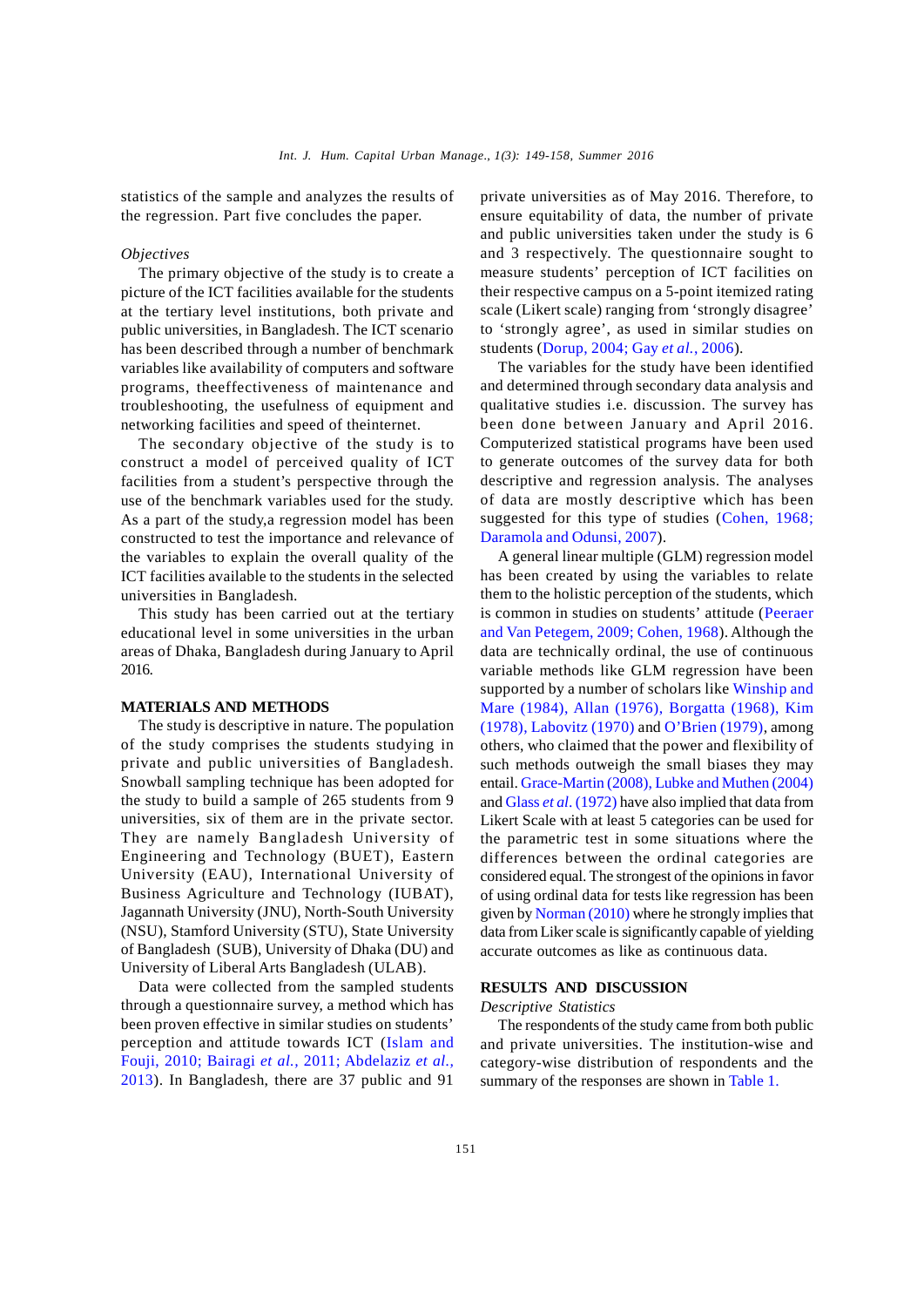#### *ICT education*

|              | Institution-wise distribution |         |          | Category-wise distribution |         |
|--------------|-------------------------------|---------|----------|----------------------------|---------|
| Name         | Frequency                     | Percent | Category | Frequency                  | Percent |
| <b>BUET</b>  | 32                            | 12.1    |          |                            |         |
| JNU          | 35                            | 13.2    | Public   | 102                        | 38.5    |
| DU           | 35                            | 13.2    |          |                            |         |
| <b>IUBAT</b> |                               | 0.4     |          |                            |         |
| <b>NSU</b>   | 36                            | 13.6    |          |                            |         |
| <b>STU</b>   | 34                            | 12.8    | Private  | 163                        | 61.5    |
| <b>SUB</b>   | 26                            | 9.8     |          |                            |         |
| EAU          | 36                            | 13.6    |          |                            |         |
| ULAB         | 30                            | 11.3    |          |                            |         |
| Total        | 265                           | 100.0   | Total    | 265                        | 100.0   |

#### Table 1: Institution-wise and category-wise distribution of the respondents

Constructed from the survey data.

Table 2: Summary of responses

| <b>Issues</b>                                 | Mean | SD.   | <b>Issues</b>                                         | Mean | <b>SD</b> |
|-----------------------------------------------|------|-------|-------------------------------------------------------|------|-----------|
| Number of computers                           | 3.37 | 1.446 | Internet facility                                     | 3.45 | 1.322     |
| Printing facilities                           | 2.98 | 1.373 | Speed of internet                                     | 3.16 | 1.364     |
| Condition of ICT equipment                    | 3.26 | 1.29  | Data sharing facilities                               | 3.15 | 1.341     |
| Power back-up facilities                      | 3.29 | 1.412 | Availability of IT staffs                             | 3.42 | 1.312     |
| Usefulness of provided<br>software            | 3.35 | 1.391 | Service quality of IT staffs                          | 3.51 | 1.247     |
| Regularity of software<br>updates             | 2.99 | 1.369 | Timely solutions for IT related<br>issues             | 3.44 | 1.23      |
| Availability of necessary<br>software         | 3.16 | 1.3   | Overall perceived quality of<br><b>ICT</b> facilities | 3.43 | 1.324     |
| <b>Effectiveness of Antivirus</b><br>software | 2.90 | 1.411 |                                                       |      |           |

Constructed from the survey data.

Responses of the students regarding various aspects of the ICT facilities available in their respective institutions have been summarized in Table 2. A graphical projection of the mean values of the responses is given through a radar graph in Fig. 1. From the projection of responses, it can be seen that students have a mere positive attitude towards most of the aspects of ICT facilities available at the

universities, where they have given mean scores 3.15 to 3.57 on a 5-point scale. For the cases of theeffectiveness of antivirus software, regularity of software updates and printing facilities, they have given scores below 3 which indicate their negative attitude towards the quality of the facilities available.

## *Regression analysis*

A regression test has been conductedthrough the use of the variables of the study to relate them to the overall perceived quality of ICT facilities by the students. In the regression test, we accepted 'the overall perceived quality of ICT facilities' as the dependent variable (Table 3). Initially, it was assumed that a total of 14 explanatory variables, e.g. Number of computers, Printing facilities, Condition of ICT equipment, Power backup facilities, Usefulness of provided software, Regularity of software updates, Availability of necessary software, Effectiveness of antivirus software, Availability of internet, Speed of internet, Data sharing facilities, Availability of IT staffs, Service quality of IT staffs, Timely solution of IT related issues will be able to significantly explain the quality aspect of the ICT facilities in the universities.

The regression test considered all the variables to estimate the model and yielded an R value of 0.731 and R-Square value of 0.534 (Table 4). This means there is a mentionable level of correlation between the dependent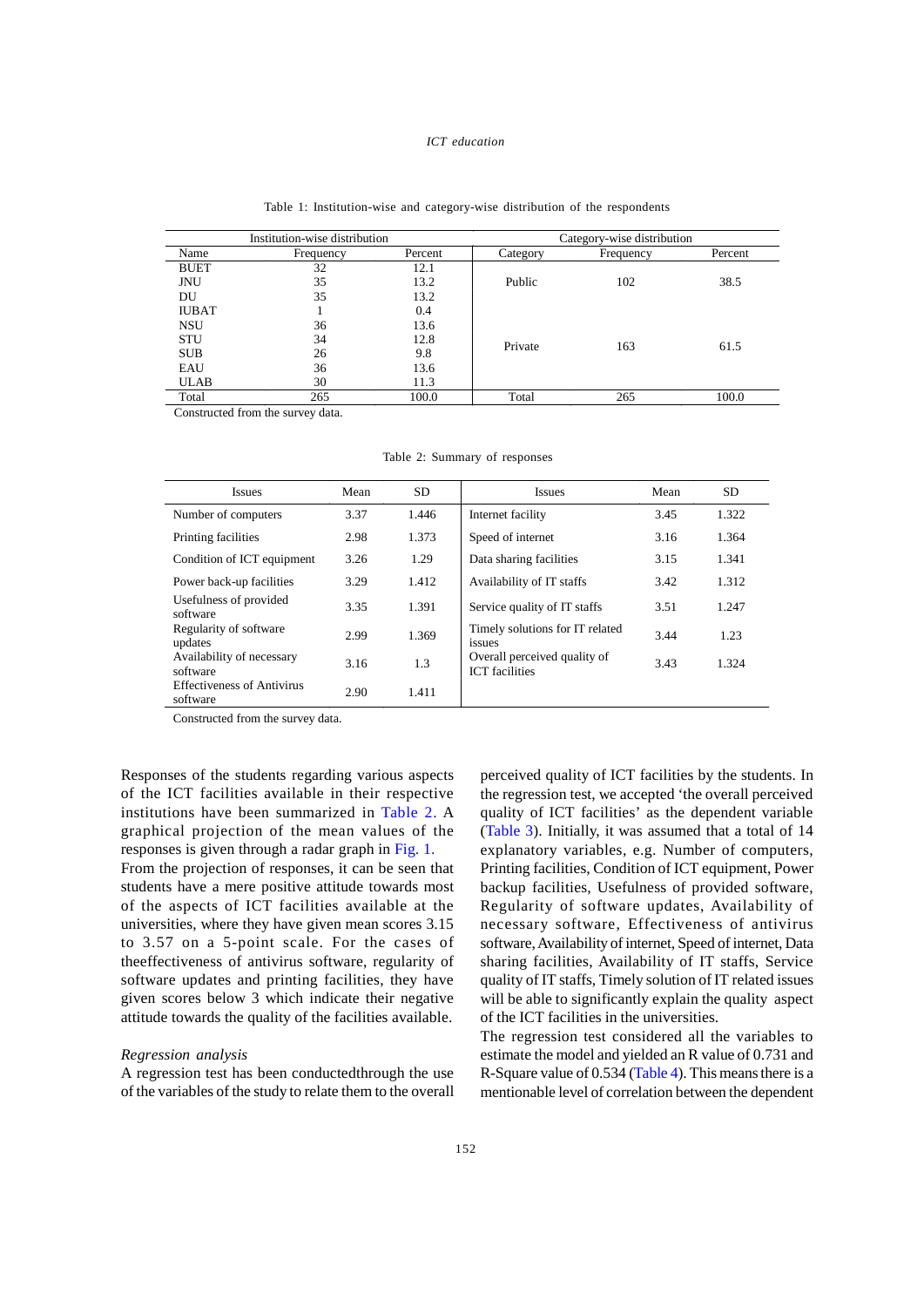and independent variables and approximately 53% of the variations in the dependent variables can be explained by the model. The F-test, which was used to test the significance of the whole model, yielded a pvalue of 0.000, which is significant at 5% significance level (Table 5). This indicates that the variations in the dependent variable are duly explained by the model. A further analysis of the results from Table 6 points to the fact that 4 out of the 14 coefficients namely, Printing facilities (Print\_Fac), Usefulness of provided software (Use\_Soft), Service quality of IT staffs (Staff\_Qual) and Prompt services for IT issues (Prompt\_Sol) were found to be not significant and therefore included in the regression equation. The rest 10 were found to be

significant and therefore removed from the regression equation (Table 6).

The resulting regression equation for the model based on the results of Table 6 (with significant coefficients removed) can be expressed as Eq. 1.

ICT\_Qual =  $-0.003 + 0.178*$ Print\_Fac + 0.116\*Use\_Soft + 0.273\*Staff\_Qual + 0.214\*Time\_Sol

(1)

From the above equation, it can be seenthat only 4 out of 14 variables are capable of explaining the variations in the dependent variable. Moreover, the value R-Square (0.534) implies that nearly half of the



Fig. 1: Radar graph of the mean values of the responses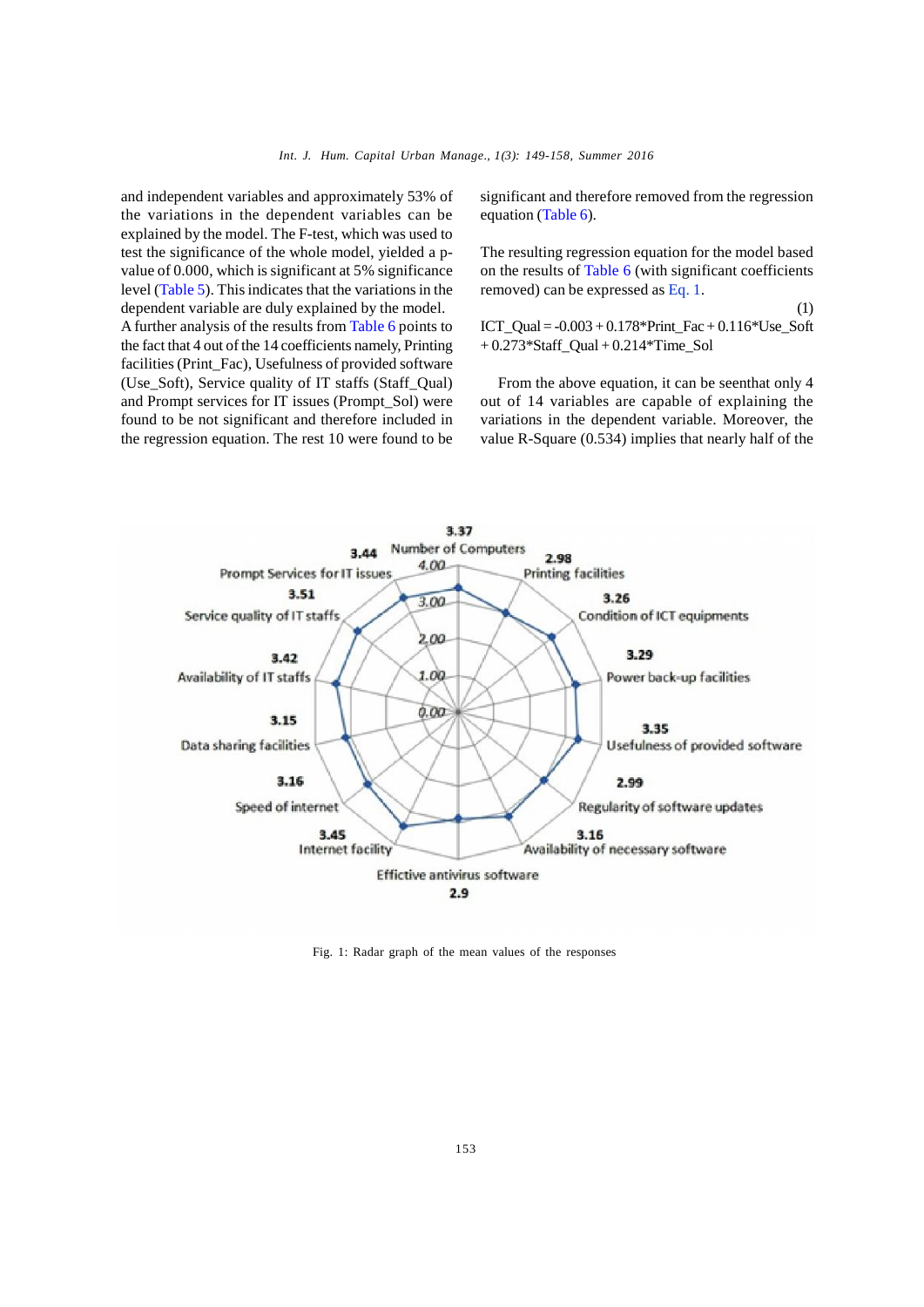### *Int. J. Hum. Capital Urban Manage., 1(3): 149-158, Summer 2016*

| Model | Variables Entered               | Variables Removed | Method |
|-------|---------------------------------|-------------------|--------|
|       | All requested variables entered | None              | Enter  |

#### Table 3: Variables entered/removed

Constructed from the survey data.

a. Dependent Variable: The overall perceived quality of ICT facilities

#### Table 4: Model summary

| Model |      | R square | Adjusted R<br>square | SE of the estimate | Durbin-watson |
|-------|------|----------|----------------------|--------------------|---------------|
|       | 721a | .534     | .508                 | 928                | .804          |

Constructed from the survey data.

a. Predictors: (Constant), Number of computers, Printing facilities, Condition of ICT equipment, Power backup facilities, Usefulness of provided software, Regularity of software updates, Availability of necessary software, Effectiveness of antivirus software, Availability of internet, Speed of internet, Data sharing facilities, Availability of IT staffs, Service quality of IT staffs, Timely solution of IT related issues.

b. Dependent Variable: The overall perceived quality of ICT facilities

## Table 5: ANOVA

| Model      | Sum of Squares | df  | Mean Square | F      | Sig.              |
|------------|----------------|-----|-------------|--------|-------------------|
| Regression | 247.351        | 14  | 17.668      | 20.500 | .000 <sup>b</sup> |
| Residual   | 215.464        | 250 | .862        |        |                   |
| Total      | 462.815        | 264 |             |        |                   |

Constructed from the survey data.

a. Predictors: (Constant), Number of computers, Printing facilities, Condition of ICT equipment, Power back-up facilities, Usefulness of provided software, Regularity of software updates, Availability of necessary software, Effectiveness of antivirus software, Availability of internet, Speed of internet, Data sharing facilities, Availability of IT staffs, Service quality of IT staffs, Timely solution of IT related issues.

b. Dependent Variable: The overall perceived quality of ICT facilities.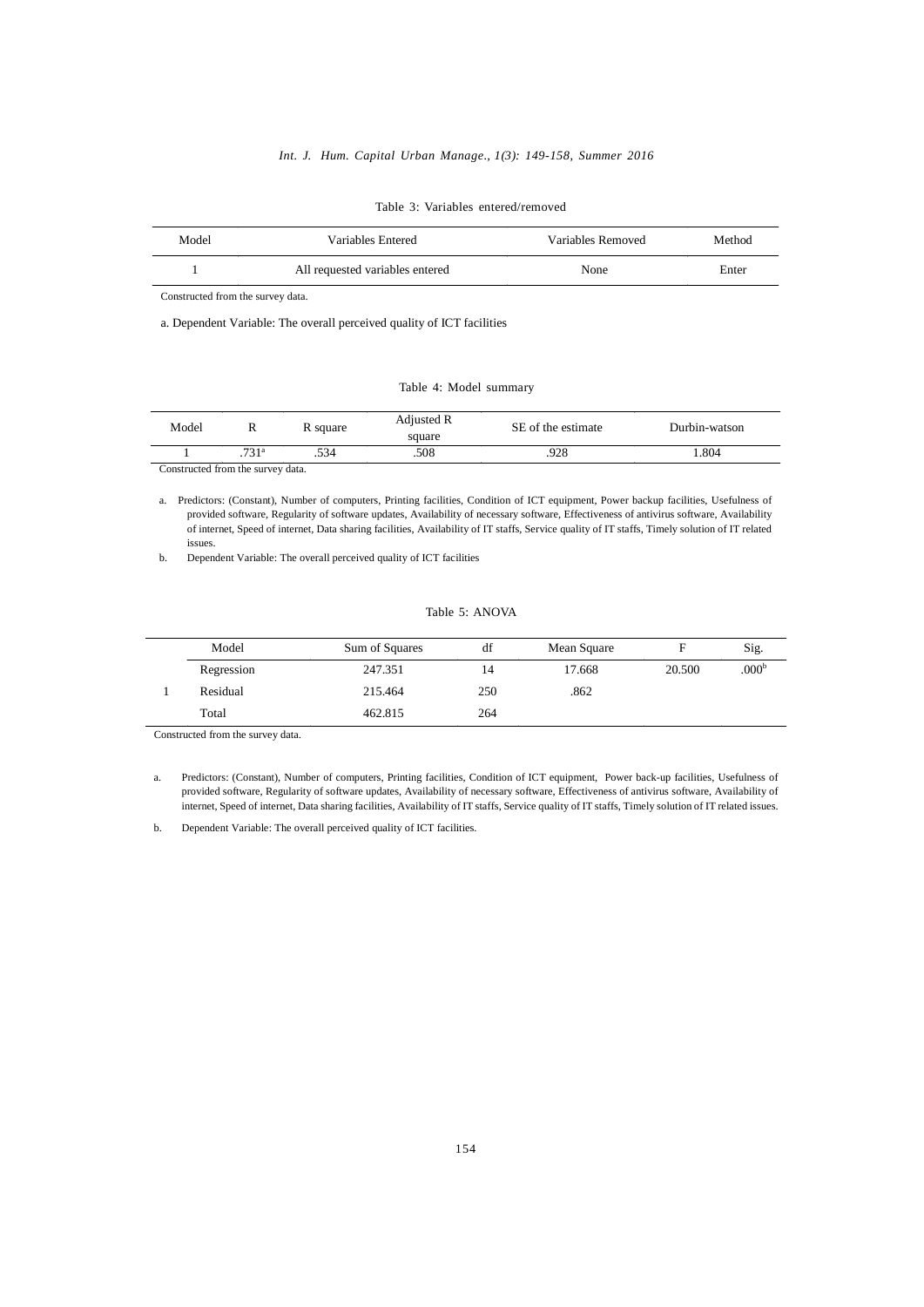|  | Table 6: Coefficients |
|--|-----------------------|

|              | Model                                             |         | Un-standardized<br>Coefficients | Standardized<br>Coefficients | t        | Sig. |
|--------------|---------------------------------------------------|---------|---------------------------------|------------------------------|----------|------|
|              |                                                   | B       | Std. Error                      | Beta                         |          |      |
|              | (Constant)                                        | $-.003$ | .222                            |                              | $-.013$  | .990 |
|              | Number of computers (Num_PC)                      | .061    | .047                            | .067                         | 1.290    | .198 |
|              | Printing facilities (Print_Fac)                   | .178    | .058                            | .184                         | 3.077    | .002 |
|              | Condition of ICT equipments (Equip_Con)           | .012    | .065                            | .012                         | .187     | .852 |
|              | Power back-up facilities (P_Back)                 | $-.014$ | .054                            | $-.015$                      | $-.261$  | .795 |
|              | Usefulness of provided software (Use_Soft)        | .116    | .058                            | .122                         | 1.997    | .047 |
|              | Regularity of software updates (Soft_Up)          | .074    | .063                            | .077                         | 1.177    | .240 |
| $\mathbf{1}$ | Availability of necessary software (Soft_Avail)   | .074    | .061                            | .073                         | 1.213    | .226 |
|              | Effectiveness of antivirus software (Eff_AV)      | $-.002$ | .058                            | $-.002$                      | $-.030$  | .976 |
|              | Internet facility (Int_Avail)                     | .025    | .062                            | .025                         | .400     | .689 |
|              | Speed of internet (Int_Speed)                     | .067    | .058                            | .069                         | 1.146    | .253 |
|              | Data sharing facilities (Data_Sh)                 | .031    | .057                            | .031                         | .540     | .589 |
|              | Availability of IT staffs (Staff_Avail)           | $-.067$ | .064                            | $-.066$                      | $-1.040$ | .299 |
|              | Service quality of IT staffs (Staff_Qual)         | .273    | .071                            | .257                         | 3.856    | .000 |
|              | Timely solutions for IT related issues (Time_Sol) | .214    | .069                            | .198                         | 3.100    | .002 |

Constructed from the survey data.

a. Dependent Variable: The overall perceived quality of ICT facilities (ICT\_Qual)

# Table 7: Residuals statistics

|                             | Minimum  | Maximum | Mean | Std. Deviation | N   |
|-----------------------------|----------|---------|------|----------------|-----|
| Predicted Value             | 1.00     | 5.21    | 3.43 | .968           | 265 |
| Residual                    | $-3.555$ | 2.032   | .000 | .903           | 265 |
| <b>Std. Predicted Value</b> | $-2.510$ | 1.839   | .000 | 1.000          | 265 |
| Std. Residual               | $-3.830$ | 2.189   | .000 | .973           | 265 |
|                             |          |         |      |                |     |

Constructed from the survey data.

a. Dependent Variable: The overall perceived quality of ICT facilities (ICT\_Qual)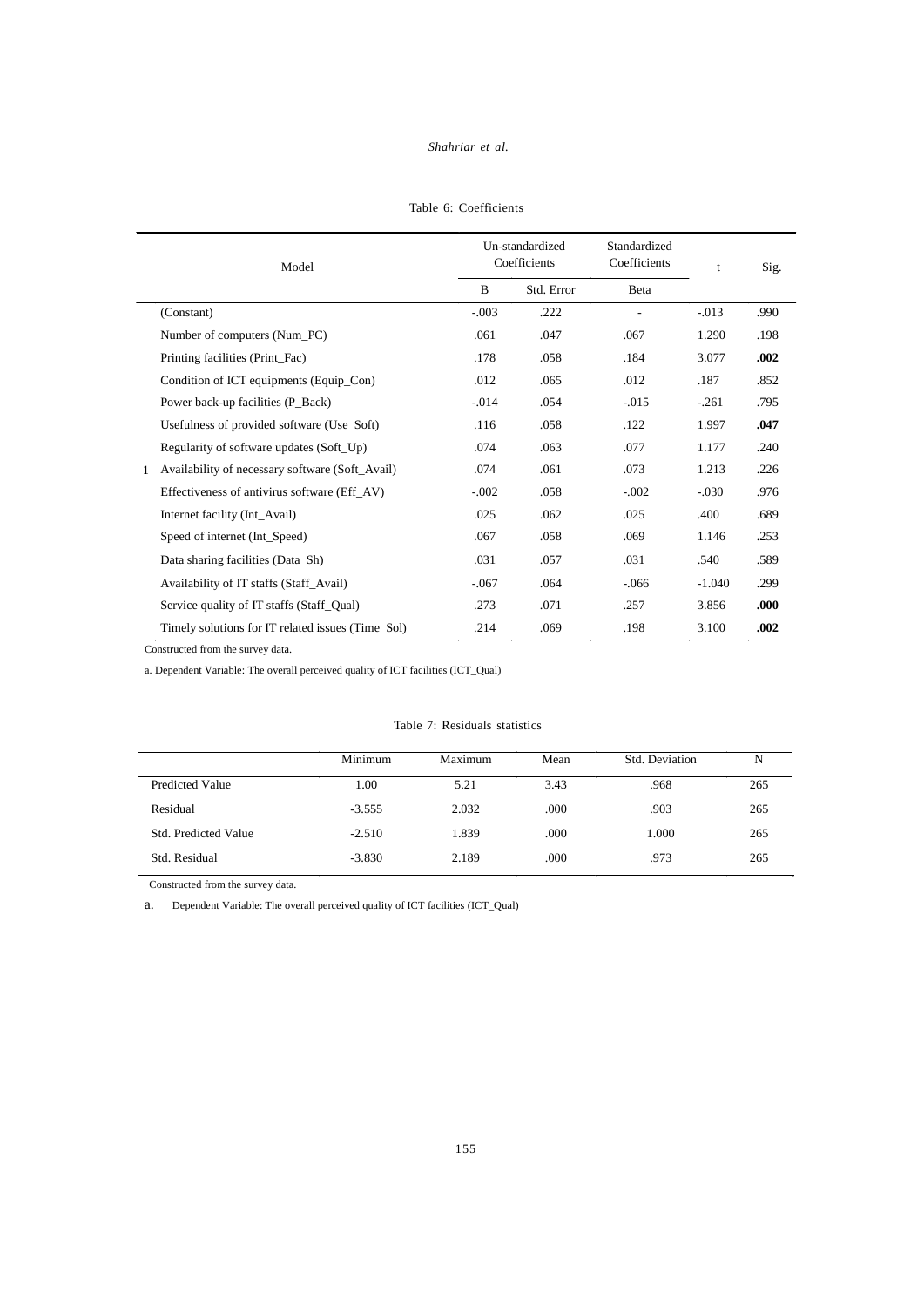variation in the dependent variable cannot be explained by the model (Table 7). One of the justifications of the nature of the model might be that students are mostly using ICT facilities (i.e. computers, the internet) on their own while they are at the university campus (Rabbani and Chowdhury, 2014). Therefore, they might not have definite attitudes towards the ICT facilities provided by their institutions. To minimize the anomalies in the model, studies on larger sample with pre-screened respondents should be conducted to re-create the same.

To further investigate any possible autocorrelation between the 14 explanatory variables, a correlation

matrix of all the variables (including the model and residual) has been developed, which is shown in the following Table 8.

No significant correlations between the variables including the four explanatory variables of the equation (Print\_Fac, Use\_Soft, Staff\_Qual and Time\_Sol) are seen either-ways. Moreover, the values of the correlations may not always be reliable and definitive if the sample size is relatively small, as found in this case (Bates *et al.*, 1996; Sharp and Gahlinger, 1998). The values of correlation may become further definitive if larger samples are employed for such studies.

| Equip_Con<br>Staff_Avail<br>Soft_Avail<br>Staff_Qual<br>Num_Sat<br>Int_Speed<br>Time_Sol<br>Print_Fac<br>$Use\_Soft$<br>$Int_{\_}$ Avail<br>$\text{Soft\_Up}$<br>Data_Sh<br>$P_Back$<br>$\operatorname{Eff\_AV}$<br>Num_PC<br>$\,1\,$<br>0.04<br>0.05<br>0.09<br>0.09<br>0.03<br>0.18<br>0.13<br>0.06<br>$0.08\,$<br>0.03<br>0.13<br>0.16<br>0.13<br>Print_Fac<br>$\,1$<br>$0.04\,$<br>0.05<br>0.07<br>$0.08\,$<br>$0.10\,$<br>0.19<br>0.15<br>$0.11\,$<br>0.19<br>0.06<br>0.09<br>0.02<br>Equip_Con<br>0.06<br>$\mathbf{1}$<br>0.09<br>0.08<br>0.15<br>$0.04\,$<br>0.23<br>$0.01\,$<br>$0.06\,$<br>0.09<br>0.08<br>0.03<br>P_Back<br>0.11<br>$\,1\,$<br>0.17<br>$0.07\,$<br>0.05<br>$0.07\,$<br>0.07<br>0.09<br>0.05<br>0.03<br>0.14<br>Use_Soft<br>$1\,$<br>0.12<br>0.18<br>$0.10\,$<br>0.02<br>$0.03\,$<br>$0.18\,$<br>$0.06\,$<br>0.03<br>$0.06\,$<br>Soft_Up<br>$\,1\,$<br>0.13<br>0.09<br>$0.16\,$<br>0.14<br>$0.18\,$<br>$0.10\,$<br>$0.12\,$<br>$\rm 0.08$<br>Soft_Avail<br>$\,1$<br>0.11<br>0.19<br>0.15<br>$0.16\,$<br>$0.05\,$<br>$0.02\,$<br>$0.07\,$<br>$Eff\_AV$<br>$1\,$<br>0.04<br>0.14<br>0.11<br>$0.07\,$<br>$0.08\,$<br>0.05<br>Int_Avail<br>0.19<br>$\mathbf{1}$<br>0.12<br>0.14<br>0.14<br>0.09<br>Int_Speed<br>$\mathbf{1}$<br>0.13<br>$0.06\,$<br>0.05<br>0.09<br>Data_Sh<br>$\mathbf{1}$<br>0.12<br>0.18<br>0.16<br>Staff_Avail<br>$\mathbf{1}$<br>0.26<br>0.21<br>Staff_Qual<br>$\,1\,$<br>0.24<br>Time_Sol<br>$\mathbf{1}$ |  |  |  |  |  |  |  |  |
|------------------------------------------------------------------------------------------------------------------------------------------------------------------------------------------------------------------------------------------------------------------------------------------------------------------------------------------------------------------------------------------------------------------------------------------------------------------------------------------------------------------------------------------------------------------------------------------------------------------------------------------------------------------------------------------------------------------------------------------------------------------------------------------------------------------------------------------------------------------------------------------------------------------------------------------------------------------------------------------------------------------------------------------------------------------------------------------------------------------------------------------------------------------------------------------------------------------------------------------------------------------------------------------------------------------------------------------------------------------------------------------------------------------------------------------------------|--|--|--|--|--|--|--|--|
|                                                                                                                                                                                                                                                                                                                                                                                                                                                                                                                                                                                                                                                                                                                                                                                                                                                                                                                                                                                                                                                                                                                                                                                                                                                                                                                                                                                                                                                      |  |  |  |  |  |  |  |  |
|                                                                                                                                                                                                                                                                                                                                                                                                                                                                                                                                                                                                                                                                                                                                                                                                                                                                                                                                                                                                                                                                                                                                                                                                                                                                                                                                                                                                                                                      |  |  |  |  |  |  |  |  |
|                                                                                                                                                                                                                                                                                                                                                                                                                                                                                                                                                                                                                                                                                                                                                                                                                                                                                                                                                                                                                                                                                                                                                                                                                                                                                                                                                                                                                                                      |  |  |  |  |  |  |  |  |
|                                                                                                                                                                                                                                                                                                                                                                                                                                                                                                                                                                                                                                                                                                                                                                                                                                                                                                                                                                                                                                                                                                                                                                                                                                                                                                                                                                                                                                                      |  |  |  |  |  |  |  |  |
|                                                                                                                                                                                                                                                                                                                                                                                                                                                                                                                                                                                                                                                                                                                                                                                                                                                                                                                                                                                                                                                                                                                                                                                                                                                                                                                                                                                                                                                      |  |  |  |  |  |  |  |  |
|                                                                                                                                                                                                                                                                                                                                                                                                                                                                                                                                                                                                                                                                                                                                                                                                                                                                                                                                                                                                                                                                                                                                                                                                                                                                                                                                                                                                                                                      |  |  |  |  |  |  |  |  |
|                                                                                                                                                                                                                                                                                                                                                                                                                                                                                                                                                                                                                                                                                                                                                                                                                                                                                                                                                                                                                                                                                                                                                                                                                                                                                                                                                                                                                                                      |  |  |  |  |  |  |  |  |
|                                                                                                                                                                                                                                                                                                                                                                                                                                                                                                                                                                                                                                                                                                                                                                                                                                                                                                                                                                                                                                                                                                                                                                                                                                                                                                                                                                                                                                                      |  |  |  |  |  |  |  |  |
|                                                                                                                                                                                                                                                                                                                                                                                                                                                                                                                                                                                                                                                                                                                                                                                                                                                                                                                                                                                                                                                                                                                                                                                                                                                                                                                                                                                                                                                      |  |  |  |  |  |  |  |  |
|                                                                                                                                                                                                                                                                                                                                                                                                                                                                                                                                                                                                                                                                                                                                                                                                                                                                                                                                                                                                                                                                                                                                                                                                                                                                                                                                                                                                                                                      |  |  |  |  |  |  |  |  |
|                                                                                                                                                                                                                                                                                                                                                                                                                                                                                                                                                                                                                                                                                                                                                                                                                                                                                                                                                                                                                                                                                                                                                                                                                                                                                                                                                                                                                                                      |  |  |  |  |  |  |  |  |
|                                                                                                                                                                                                                                                                                                                                                                                                                                                                                                                                                                                                                                                                                                                                                                                                                                                                                                                                                                                                                                                                                                                                                                                                                                                                                                                                                                                                                                                      |  |  |  |  |  |  |  |  |
|                                                                                                                                                                                                                                                                                                                                                                                                                                                                                                                                                                                                                                                                                                                                                                                                                                                                                                                                                                                                                                                                                                                                                                                                                                                                                                                                                                                                                                                      |  |  |  |  |  |  |  |  |
|                                                                                                                                                                                                                                                                                                                                                                                                                                                                                                                                                                                                                                                                                                                                                                                                                                                                                                                                                                                                                                                                                                                                                                                                                                                                                                                                                                                                                                                      |  |  |  |  |  |  |  |  |
|                                                                                                                                                                                                                                                                                                                                                                                                                                                                                                                                                                                                                                                                                                                                                                                                                                                                                                                                                                                                                                                                                                                                                                                                                                                                                                                                                                                                                                                      |  |  |  |  |  |  |  |  |
|                                                                                                                                                                                                                                                                                                                                                                                                                                                                                                                                                                                                                                                                                                                                                                                                                                                                                                                                                                                                                                                                                                                                                                                                                                                                                                                                                                                                                                                      |  |  |  |  |  |  |  |  |
| 156                                                                                                                                                                                                                                                                                                                                                                                                                                                                                                                                                                                                                                                                                                                                                                                                                                                                                                                                                                                                                                                                                                                                                                                                                                                                                                                                                                                                                                                  |  |  |  |  |  |  |  |  |

Table 8: Correlation Matrix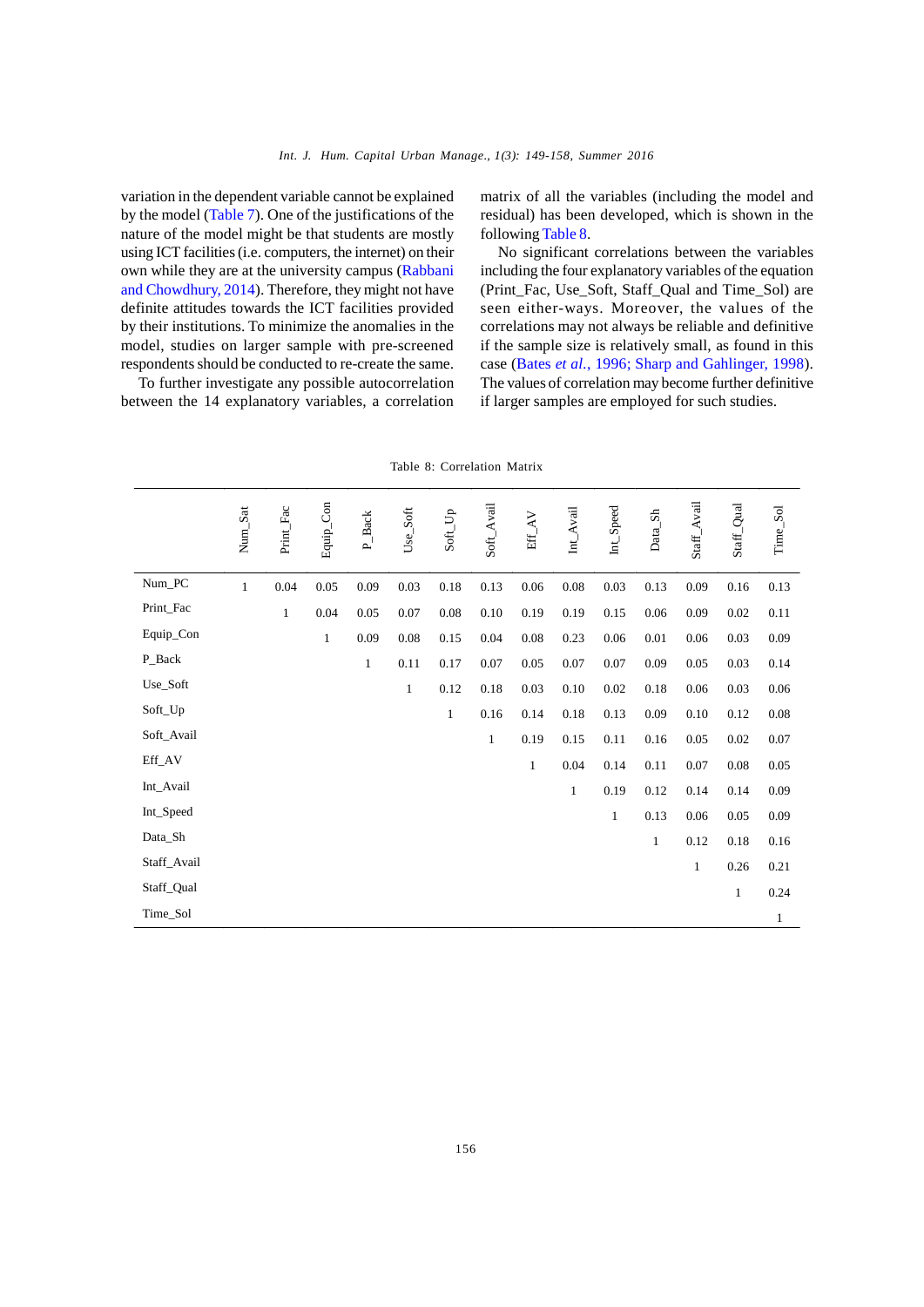## **CONCLUSION**

The study has been conducted on a limited scale covering about ten percent of the operating universities in Bangladesh. But the survey has been conducted on those universities which clearly represent the whole population. However, the results of the survey point to some interesting developments. On the one hand, the students are somewhat happy with the sufficiency of the equipment and infrastructure, though they are yet to reach to an optimum level. This clearly indicates that the universities in Bangladesh are investing in the development and integration of ICT facilities for their students. This is surely a positive movement towards assisting and offering a better education to the university students.

On the other hand, when it comes to the quality of ICT facilities, most of the students do not perceive them as satisfactory. At the same time, they do not feel that the overall quality of such facilities is very high. A number of factors might have contributed to such a feeling. The study shows that students are quite unhappy with the maintenance and service of ICT related issues. Most of the time the software is outdated and unprotected; speed of internet is unsatisfactory; data sharing facility is limited and condition of the equipment is poor. These are areas where the development of effective support ICT structures and skilled HR are called for. But, as has been pointed out, the study has been conducted on a limited scale. Further study on all of the universities of Bangladesh (105 as in 2016) may be done to get a true picture of the ICT development scenario from a much bigger perspective of the students.

## **ACKNOWLEDGEMENT**

The authors thankfully acknowledge the valuable comments by the learned reviewer/s. Thanks are also due to the contributions of the respondents who participated in the survey of this study. The assistance of Mr. Bikash Chandra Basak, Deputy Manager, and Academic Affairs of ULAB in administering the survey and tabulating survey data is also thankfully acknowledged.

## **CONFLICT OF INTEREST**

The authors declare that there are no conflicts of interest regarding the publication of this manuscript.

## **REFERENCES**

- Abdelaziz, N.; Shahrir, J.D.; Leng, C.H., (2013). Measuring attitude toward Computer and internet usage among postgraduate students in Malaysia. Turk. Online J. Educ. Tech., 12(2): 200-216 (**17 pages**).
- Allan, G.J.B,. (1976). Ordinal-scaled variables and multivariate analysis: comment on Hawkes. Am. J. Sociol., 81: 1498-1500 (**3 Pages**).
- Bairagi, A.K.; Rajon, S.A.A.; Roy, T., (2011). Status and Role of ICT in Educational Institution to Build Digital Society in Bangladesh: Perspective of a Divisional City, Khulna. Int. J. Adv. Eng. Technol., 1(4): 374-383 (**10 Pages**).
- Barai, M.K.; Bala, S.K.; Suzuki, Y.; Saha, B.B., (2015). Higher Education in Private Universities in Bangladesh: A Model for Quality Assurance. Evergreen Joint J. Novel Carb. Resou. Sci. Gr. Asia Str., 2(2): 24-33 (**10 Pages**).
- Bates, B.T.; Zhang, S.; Dufek, J.S.; Chen F.C., (1996). The effects of sample size and variability on the correlation coefficient. Med. Sci. Sport Exer., 28(3): 386-391 (**6 Pages**).
- Bhattacharya, I.; Sharma, K., (2007). India in the knowledge economy – an electronic paradigm. Int. J. Educ. Manage., 21(6): 543-568 (**26 Pages**).
- Blurton, C., (1999). New Directions of ICT-Use in Education, World Communication and Information Report, UNESCO.
- Borgatta, E., (1968). My student, the purist: a lament. Sociol. Quart., 9: 29-34 (**6 Pages**).
- Casal, C.R., (2007). ICT for education and development. Info ISSN: 1463-6697, 9(4): 3-9 (**7 Pages**).
- Cohen, J., (1968). Multiple regression as a general data-analytic system. Psychol. Bull., 70(6): 426-443 (1**8 Pages**).
- Cross, M.; Adam, F., (2007). ICT Policies and Strategies in Higher Education in South Africa: National and Institutional Pathways. High. Educ. Policy, 20(1): 73-95 (**23 Pages**).
- Daramola, O.; Odunsi, O., (2017). Determinants of students perceived manmade environmental hazards and risks in tertiary educational institutions. Global J. Environ. Sci. Manage., 3(1): 43-50 (**8 pages**). (In Press)
- De Corte, E.; Verschaffel, L.E.; Entwistle, N.E.; Van Merrienboer, J.E (eds.), (2003). Powerful learning environments: unraveling basic components and dimensions. Pergamon/Elsevier, Oxford.
- Dorup, J., (2004). Experience and attitudes towards information technology among first-year medical students in Denmark: Longitudinal questionnaire survey. J. Med. Internet Res., 6(1): e 10, Available at: http://www.jmir.org/ 2004/1/e10/ (Accessed 31 May 2016).
- Drent, M.; Meelissen M., (2008). Which factors obstruct or stimulate teacher educators to use ICT innovatively? Comput. Educ., 51(1): 187-199 (**13 Pages**).
- Dunmill, M.; Arslanagic, A., (2006). ICT in Arts Education, Literature Review. University of Canterbury, New Zealand.
- Glass, G.V.; Peckham, P.D.; Sanders, J.R., (1972). Consequences of failure to meet assumptions underlying the analyses of variance and covariance. Rev. Educ. Res., 42(3): 237-288 (**52 Pages**).
- Gay, G.; Mahon, S.; Devonish, D.; Alleyne, P.; Alleyne, P.G., (2006). Perceptions of information and communication technology among undergraduate management students in